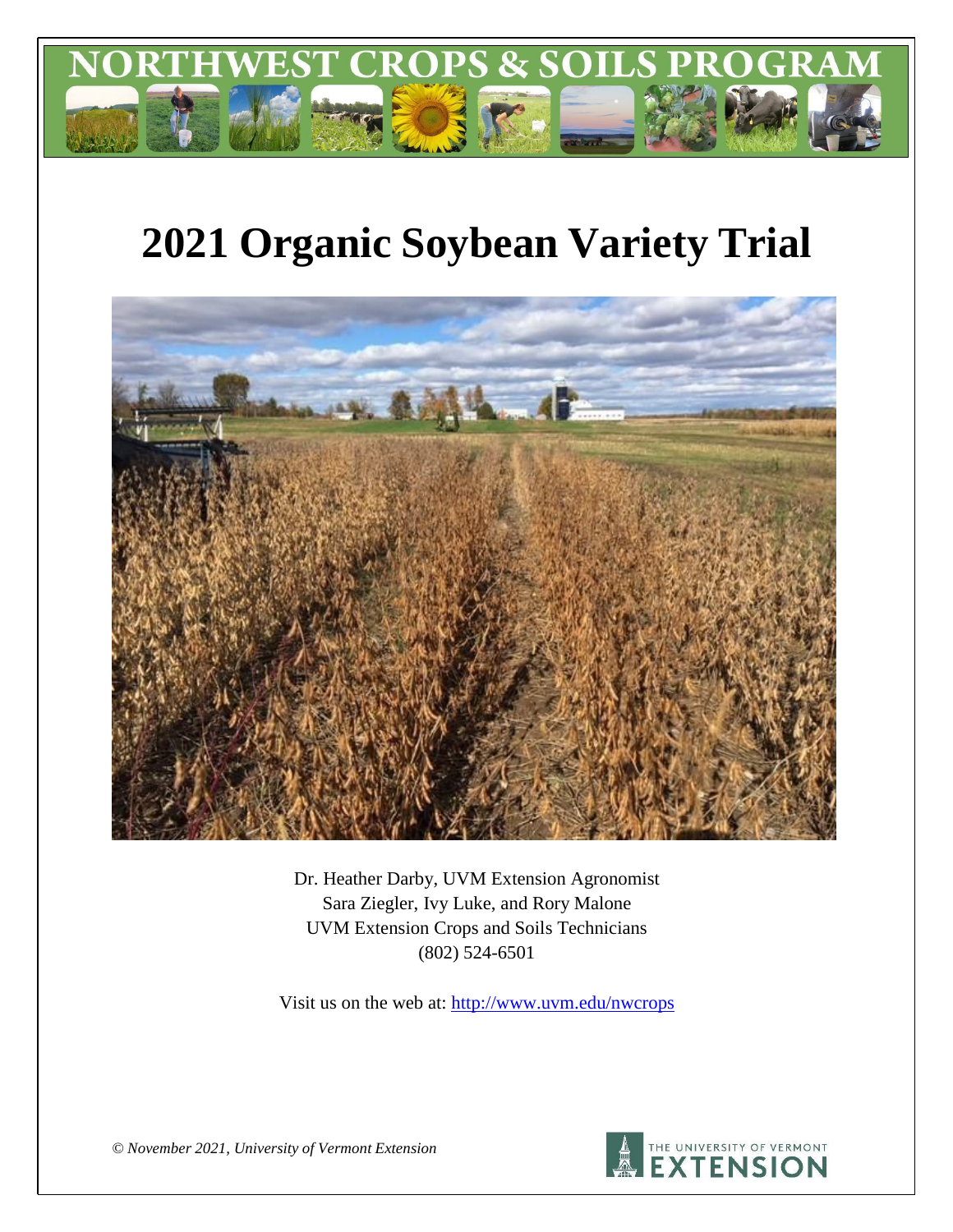#### **2021 ORGANIC SOYBEAN VARIETY TRIAL Dr. Heather Darby, University of Vermont Extension [heather.darby\[at\]uvm.edu](mailto:heather.darby@uvm.edu)**

In 2021, the University of Vermont Extension Northwest Crops and Soils Program evaluated yield and quality of short season organic soybean varieties at Borderview Research Farm in Alburgh, VT. Soybeans can be grown for human consumption, animal feed, and biodiesel. As farmers look to reduce feed costs or diversify markets, soybean acreage across Vermont is increasing. Local research is needed to identify varieties that are best adapted to this region. In an effort to support and expand the local soybean market throughout the northeast, the University of Vermont Extension Northwest Crop and Soils (NWCS) Program established a trial in 2021 to evaluate yield and quality of organic soybean varieties.

# **MATERIALS AND METHODS**

Fifteen soybean varieties submitted by two participating seed companies (Table 1) were evaluated from maturity groups 0.5 to 2.0 (Table 2).

| Tuone 11 1 ur ererpuenne compumico unu conturee mror muttoni |  |  |  |  |  |
|--------------------------------------------------------------|--|--|--|--|--|
| <b>Blue River Organic Seed</b>                               |  |  |  |  |  |
| $2326\ 230$ <sup>th</sup> Street                             |  |  |  |  |  |
| Ames, IA 50014                                               |  |  |  |  |  |
| 515-239-5925                                                 |  |  |  |  |  |
|                                                              |  |  |  |  |  |

**Table 1. Participating companies and contact information.**

#### **Table 2. Soybean varieties evaluated in Alburgh, VT, 2021.**

| Company/Brand                  | <b>Variety</b>    | <b>Relative</b><br><u>maturity</u> |  |
|--------------------------------|-------------------|------------------------------------|--|
| <b>Blue River Organic Seed</b> | V0522             | 0.5                                |  |
| <b>Blue River Organic Seed</b> | 07DC8             | 0.7                                |  |
| Albert Lea Seed                | O.0821N           | 0.8                                |  |
| Albert Lea Seed                | O.1202N           | 1.2                                |  |
| <b>Blue River Organic Seed</b> | 12A2              | 1.2                                |  |
| <b>Blue River Organic Seed</b> | 1F44              | 1.4                                |  |
| Albert Lea Seed                | O.1518N           | 1.5                                |  |
| <b>Blue River Organic Seed</b> | V <sub>1621</sub> | 1.6                                |  |
| Albert Lea Seed                | O.1718N           | 1.7                                |  |
| <b>Blue River Organic Seed</b> | e17Y993           | 1.7                                |  |
| <b>Blue River Organic Seed</b> | 18C7              | 1.8                                |  |
| <b>Blue River Organic Seed</b> | V1821             | 1.8                                |  |
| Albert Lea Seed                | O.E1993           | 1.9                                |  |
| <b>Blue River Organic Seed</b> | 20AR5             | 2.0                                |  |
| <b>Blue River Organic Seed</b> | e20Y993           | 2.0                                |  |

The soil type at the Alburgh location was Benson rocky silt loam (Table 3). The seedbed was prepared using a Pottinger Terra Disc prior to seeding. The previous crop was perennial forage. Plots were planted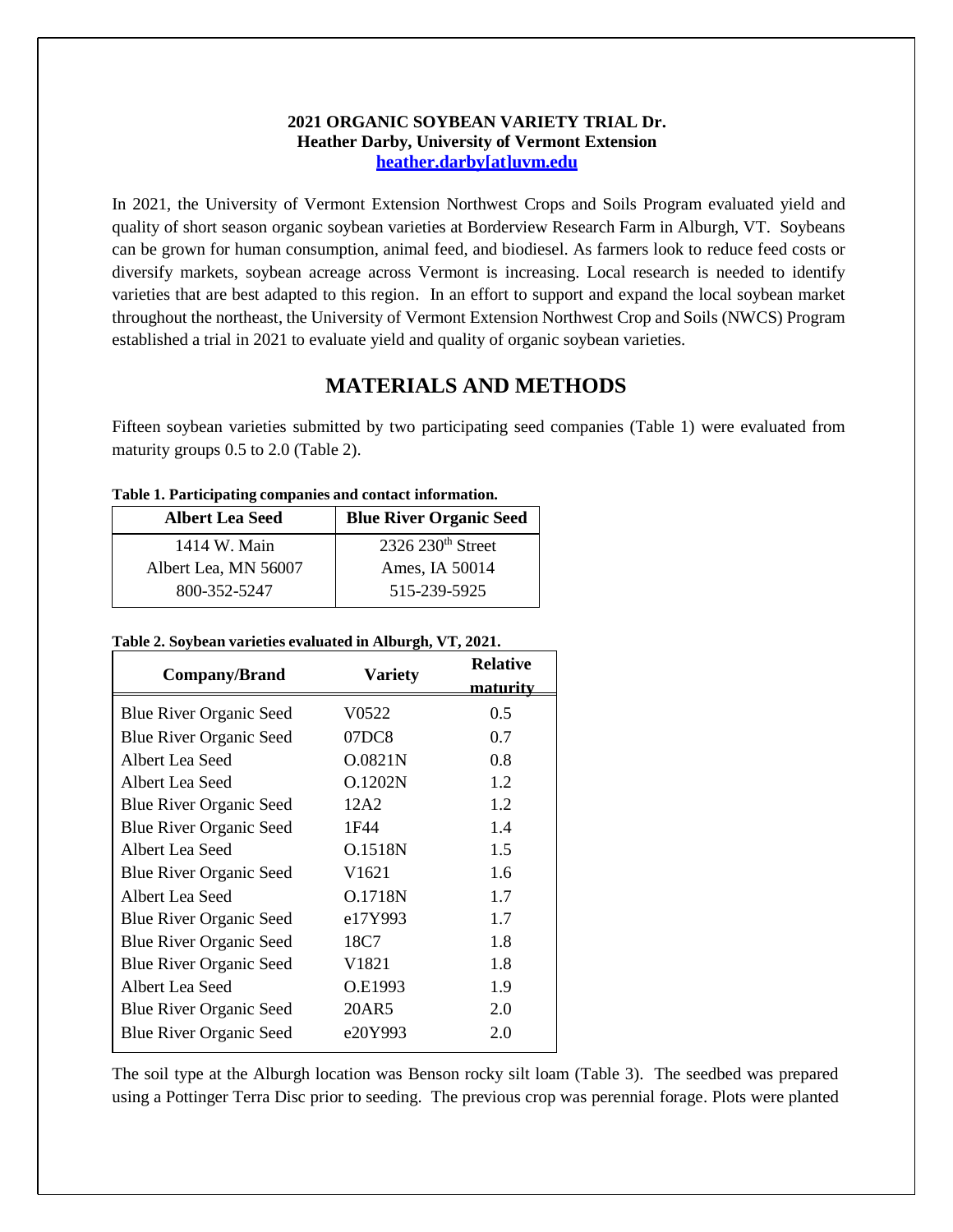on 25-May with a 4-row cone planter with John Deere row units fitted with Almaco seed distribution cones (Nevada, IA). Plots were 20' long and consisted of four rows spaced at 30 inches. The seeding rate was 185,000 seeds ac<sup>-1</sup>. The plot design was a randomized complete block with four replications. The treatments were 15 varieties that ranged in relative maturity from 0.5 to 2.0.

Plots were monitored for pest and disease pressure throughout the season. On 2-Sep, plots were assessed for severity of infection from downy mildew (*Peronospora manshurica),* Septoria brown spot (*Septoria glycines*), frogeye leaf spot (*Cercospora sojina)*, and bacterial blight (*Cercospora glycines*). Assessments were made by inspecting each plot and assigning a rating (0-10) where 0 equated to infection not present and 10 equated to infection present on 100% of leaf area (Image 1). On 20-Oct, the soybeans were harvested using an Almaco SPC50 small plot combine. Seed was cleaned with a small Clipper M2B cleaner (A.T. Ferrell, Bluffton, IN). They were then weighed for plot yield and tested for harvest moisture and test weight using a DICKEY-John Mini-GAC Plus moisture and test weight meter.

| Table 3. Soybean trial details for Alburgh, VT, 2021. |                                 |  |  |  |  |
|-------------------------------------------------------|---------------------------------|--|--|--|--|
|                                                       | <b>Borderview Research Farm</b> |  |  |  |  |
|                                                       | Alburgh, VT                     |  |  |  |  |
| Soil types                                            | Benson rocky silt loam          |  |  |  |  |
| Previous crop                                         | Perennial forage                |  |  |  |  |
| Tillage                                               | Pottinger Terra Disc            |  |  |  |  |
| operations Plot                                       | $10 \times 20$                  |  |  |  |  |
| size (feet)                                           | 30                              |  |  |  |  |
| Row spacing                                           | 4                               |  |  |  |  |
| (inches) Replicates                                   | $25-May$                        |  |  |  |  |

Planting date



**Image 1.** Foliar disease infection scale (left to right) 1, 3, 5, and 7. Ratings above 7 were not observed.

Yield data and stand characteristics were analyzed using mixed model analysis using the mixed procedure of SAS (SAS Institute, 1999). Replications within trials were treated as random effects, and hybrids were

20-Oct

treated as fixed. Hybrid mean comparisons were made using the Least Significant Difference (LSD) procedure when the F-test was considered significant ( $p<0.10$ ). Variations in yield and quality can occur because of variations in genetics, soil, weather, and other growing conditions. Statistical analysis makes it possible to determine whether a difference among hybrids is real or whether it might have

| <b>Hybrid</b> | Yield  |
|---------------|--------|
| А             | 6.0    |
| B             | $7.5*$ |
| C             | $9.0*$ |
| <b>LSD</b>    | 2.0    |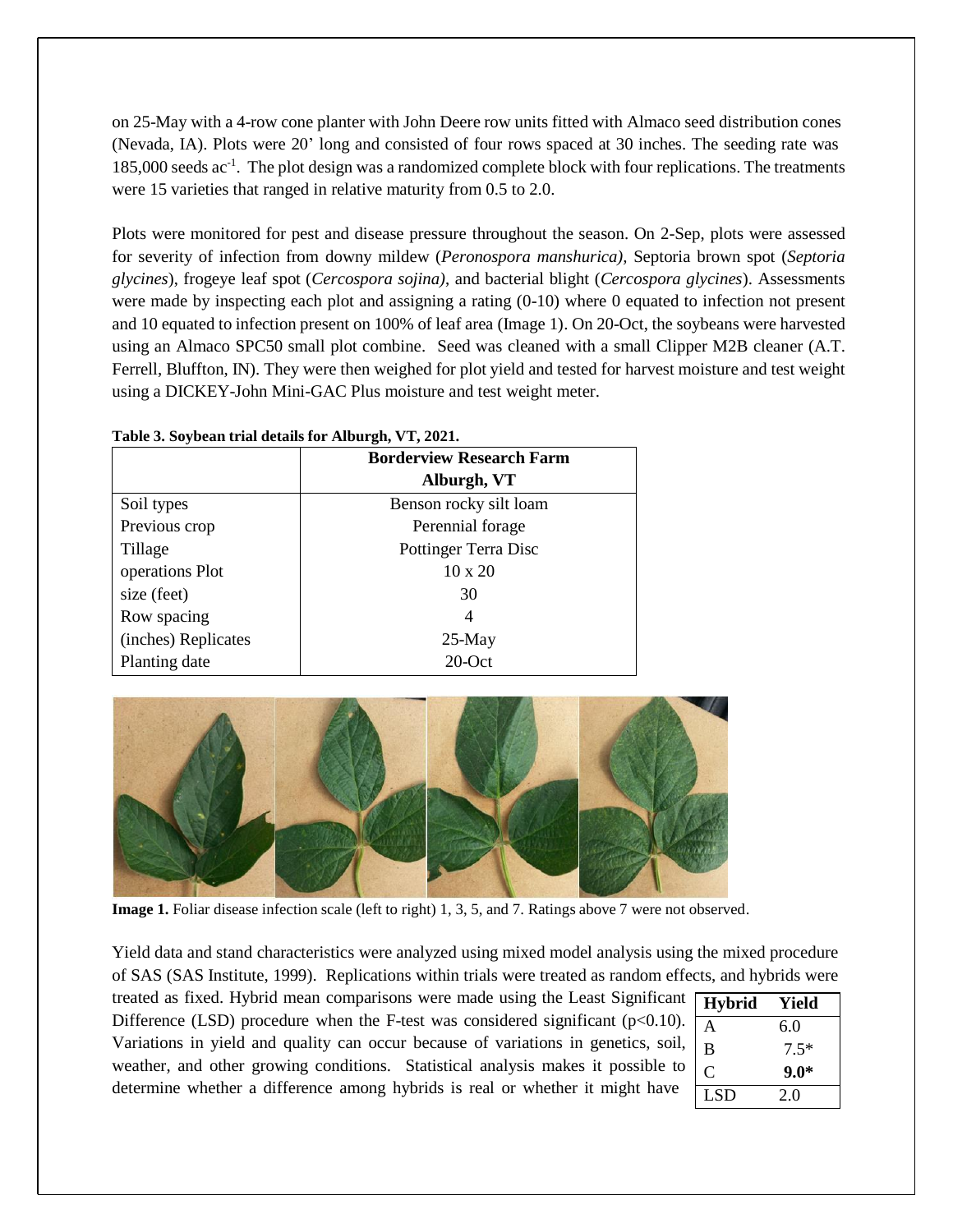occurred due to other variations in the field. At the bottom of each table a LSD value is presented for each variable (i.e. yield). Least Significant Differences (LSDs) at the 0.10 level of significance are shown. Where the difference between two hybrids within a column is equal to or greater than the LSD value at the bottom of the column, you can be sure that for 9 out of 10 times, there is a real difference between the two hybrids. In this example, hybrid C is significantly different from hybrid A but not from hybrid B. The difference between C and B is equal to 1.5, which is less than the LSD value of 2.0. This means that these hybrids did not differ in yield. The difference between C and A is equal to 3.0, which is greater than the LSD value of 2.0. This means that the yields of these hybrids were significantly different from one another.

### **RESULTS**

Weather data was recorded with a Davis Instrument Vantage Pro2 weather station, equipped with a WeatherLink data logger at Borderview Research Farm in Alburgh, VT (Table 4). Temperatures remained above normal for much of the summer except for July which was over 4 degrees cooler than normal. These temperatures contributed to above normal Growing Degree Day (GDD) accumulations of 2830 May through October, 143 above the 30-year normal. Rainfall was below normal for much of the season with the region being designated as D0, abnormally dry or D1, moderate drought (Drought.gov) throughout the season. Much of the rain that fell came in short duration storms.

| Alburgh, VT                         | May     | June    | July    | August  | Sept | Oct  |
|-------------------------------------|---------|---------|---------|---------|------|------|
| Average temperature $({}^{\circ}F)$ | 58.4    | 70.3    | 68.1    | 74.0    | 62.8 | 54.4 |
| Departure from normal               | $-0.03$ | 2.81    | $-4.31$ | 3.25    | 0.14 | 4.07 |
|                                     |         |         |         |         |      |      |
| Precipitation (inches)              | 0.66    | 3.06    | 2.92    | 2.29    | 4.09 | 6.23 |
| Departure from normal               | $-3.10$ | $-1.20$ | $-1.14$ | $-1.25$ | 0.42 | 2.40 |
|                                     |         |         |         |         |      |      |
| Growing Degree Days (50-86°F)       | 334     | 597     | 561     | 727     | 394  | 217  |
| Departure from normal               | 33      | 73      | $-134$  | 85      |      | 79   |

**Table 4. Weather data for Alburgh, VT, 2021.**

Based on weather data from a Davis Instruments Vantage Pro2 with WeatherLink data logger. Historical averages are for 30 years of NOAA data (1991-2020) from Burlington, VT.

Soybeans were harvested on 20-Oct. Harvest results are shown in Table 5. Soybean yields were considerably depressed compared to previous years was likely a result of the dry and hot conditions. Soybeans in 2021 averaged 2242 lbs ac<sup>-1</sup> or 37.4 bu ac<sup>-1</sup>, considerably lower than 2020's average of 3350 lbs ac<sup>-1</sup> or 55.8 bu ac<sup>-1</sup>. The top yielding variety was O.1718N which performed statistically similarly to 10 other varieties that spanned all maturity groups in the trial (Figure 1). Typically, we'd expect longer season varieties to outperform shorter season varieties in years with favorable growing conditions. However, in thistrial variety performance varied across all maturity groups with some long season varieties performing well and some performing poorly in comparison to shorter season varieties. The lowest yielding variety, for example, was one of the longest season varieties belonging to maturity group 2 but only produced half the yield of the top performing variety. Although all varieties reached maturity and a harvestable moisture content, all required additional drying for safe storage as the average moisture content at harvest was 16.5%. Test weights ranged from 54.9 to 56.4 lbs bu<sup>-1</sup> with all test weights being slightly below the industry standard of 60 lbs bu<sup>-1</sup>.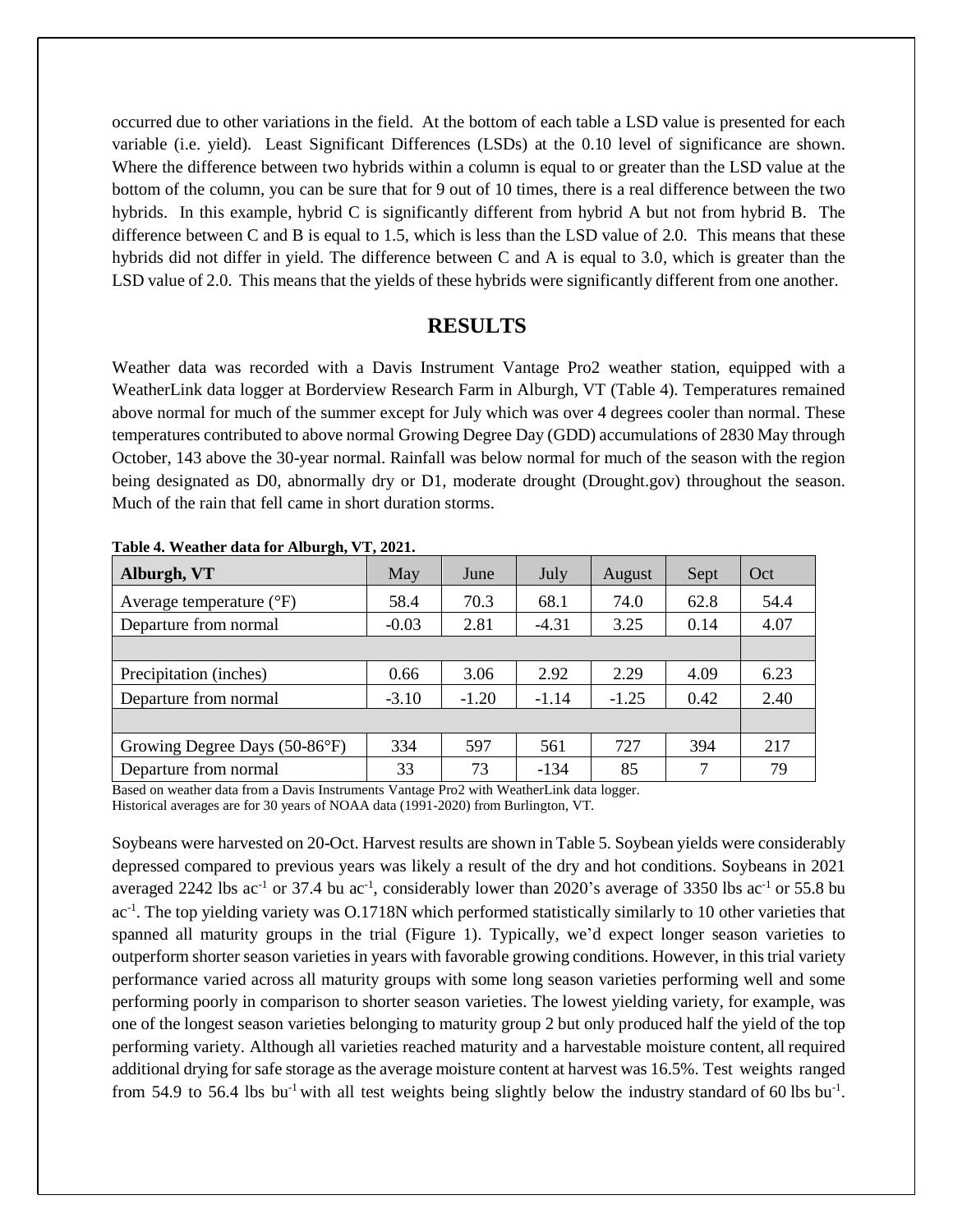The dry conditions, especially surrounding the time of seed fill, likely contributed to low test weight. These data highlight the importance of local variety evaluation and varietal selection on farms to maximize productivity.

| Company                        | <b>Variety</b> | <b>Maturity</b><br>group | <b>Harvest</b><br>moisture | <b>Test</b><br>weight  | Yield $@13\%$<br>moisture |              |
|--------------------------------|----------------|--------------------------|----------------------------|------------------------|---------------------------|--------------|
|                                |                |                          | $\%$                       | $lbs$ bu <sup>-1</sup> | $lbs$ ac <sup>-1</sup>    | bu $ac^{-1}$ |
| <b>Blue River Organic Seed</b> | V0522          | 0.5                      | 17.0                       | 55.3                   | 2000                      | 33.3         |
| <b>Blue River Organic Seed</b> | 07DC8          | 0.7                      | 17.0                       | 55.6                   | 2050                      | 34.2         |
| Albert Lea Seed                | O.0821N        | 0.8                      | 17.8                       | 55.0                   | 2257*                     | $37.6*$      |
| Albert Lea Seed                | O.1202N        | 1.2                      | $16.1*$ †                  | 55.6                   | 2222*                     | $37.0*$      |
| <b>Blue River Organic Seed</b> | 12A2           | 1.2                      | $16.0*$                    | 55.8*                  | 2428*                     | $40.5*$      |
| <b>Blue River Organic Seed</b> | 1F44           | 1.4                      | 18.2                       | 54.9                   | 1876                      | 31.3         |
| Albert Lea Seed                | O.1518N        | 1.5                      | $16.0*$                    | 56.4*                  | 2463*                     | $41.0*$      |
| <b>Blue River Organic Seed</b> | V1621          | 1.6                      | $16.0*$                    | 56.0*                  | 2245*                     | $37.4*$      |
| Albert Lea Seed                | O.1718N        | 1.7                      | 17.4                       | 55.2                   | 2743                      | 45.7         |
| <b>Blue River Organic Seed</b> | e17Y993        | 1.7                      | 15.7                       | $56.1*$                | 2291*                     | 38.2*        |
| Blue River Organic Seed        | 18C7           | 1.8                      | 15.8*                      | 56.4                   | 2581*                     | 43.0*        |
| <b>Blue River Organic Seed</b> | V1821          | 1.8                      | 15.8*                      | 56.0*                  | 2570*                     | 42.8*        |
| Albert Lea Seed                | O.E1993        | 1.9                      | $16.4*$                    | $56.1*$                | 2377*                     | 39.6*        |
| <b>Blue River Organic Seed</b> | 20AR5          | 2.0                      | 16.9                       | 55.5                   | 1335                      | 22.3         |
| <b>Blue River Organic Seed</b> | e20Y993        | 2.0                      | 15.8*                      | 56.2*                  | 2188*                     | $36.5*$      |
| LSD $(p = 0.10)$               |                |                          | 0.872                      | 0.625                  | 587                       | 9.78         |
| <b>Trial Mean</b>              |                |                          | 16.5                       | 55.7                   | 2242                      | 37.4         |

†Varieties with an asterisk \* performed statistically similarly to the top performer in **bold** at the p=0.10 level.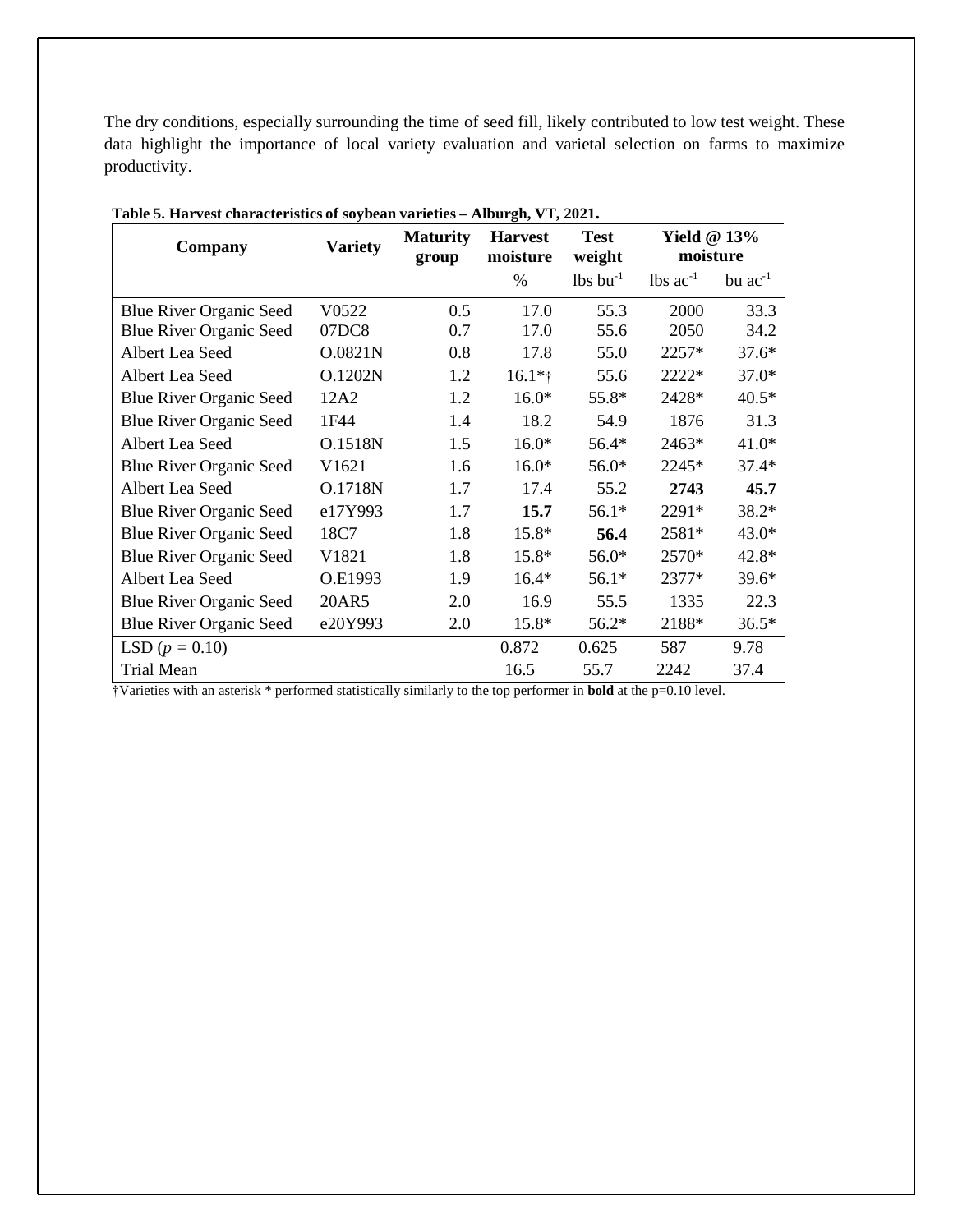

**Figure 1. Yield of 15 organic soybean varieties.**

\*Varieties with an asterisk performed statistically similarly to the top performing variety. The trial average seed yield is indicated by the line.

Hot dry weather also contributed to very little disease or insect pressure observed throughout the season (Table 6). The only diseases that varied across varieties were bacterial blight and downy mildew. Bacterial blight infection was only found in one variety, e17Y993, but the severity was still quite low. Downy mildew, however, was found in all varieties. The least infection occurred in the variety 20AR5 which averaged 0.250 on the 0-10 scale. This was statistically similar to nine other varieties. The variety 12A2 had significantly higher downy mildew incidence averaging 4.00 on the 0-10 scale. This variety was also the most severely infected variety in the 2020 trial. Frogeye leaf spot and Septoria brown spot were also found in all varieties but did not differ statistically across varieties. Despite the presence of these diseases, severity of infections were low and did not appear to significantly impact soybean performance. However, these data show significant differences in disease susceptibility which could negatively impact yields in years with higher rainfall and cooler temperatures.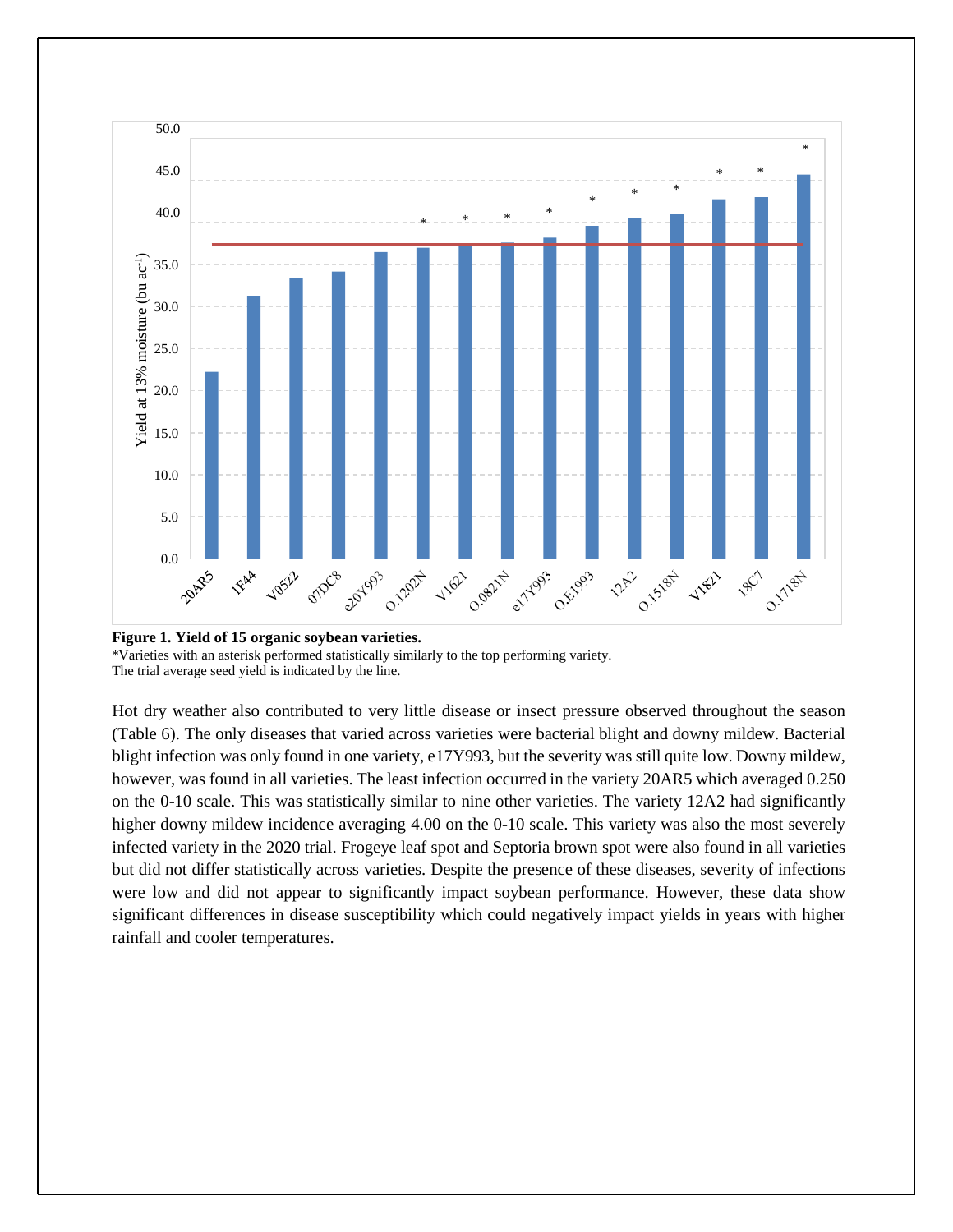| Company                        | <b>Variety</b> | <b>Relative</b><br>maturity | <b>Bacterial</b><br>blight | <b>Downy</b><br>mildew | <b>Frogeye</b><br>leaf spot | <b>Septoria</b><br>brown<br>spot |
|--------------------------------|----------------|-----------------------------|----------------------------|------------------------|-----------------------------|----------------------------------|
|                                |                |                             | $0-10$ scale $\dagger$     |                        |                             |                                  |
| <b>Blue River Organic Seed</b> | V0522          | 0.5                         | $0.00*$                    | $0.750*$               | 0.500                       | 1.00                             |
| Blue River Organic Seed        | 07DC8          | 0.7                         | $0.00*$                    | $0.250*$               | 0.750                       | 1.25                             |
| Albert Lea Seed                | O.0821N        | 0.8                         | $0.00*$                    | $0.250*$               | 1.00                        | 1.00                             |
| Albert Lea Seed                | O.1202N        | 1.2                         | $0.00*$                    | $0.250*$               | 1.00                        | 0.750                            |
| <b>Blue River Organic Seed</b> | 12A2           | 1.2                         | $0.00*$                    | 4.00                   | 0.750                       | 1.00                             |
| <b>Blue River Organic Seed</b> | 1F44           | 1.4                         | $0.00*$                    | $0.250*$               | 0.250                       | 1.00                             |
| Albert Lea Seed                | O.1518N        | 1.5                         | $0.00*$                    | $0.750*$               | 0.750                       | 1.00                             |
| <b>Blue River Organic Seed</b> | V1621          | 1.6                         | $0.00*$                    | $1.00*$                | 0.750                       | 0.500                            |
| Albert Lea Seed                | O.1718N        | 1.7                         | $0.00*$                    | $0.250*$               | 1.00                        | 1.00                             |
| Blue River Organic Seed        | e17Y993        | 1.7                         | 0.50                       | 1.25                   | 0.750                       | 1.00                             |
| <b>Blue River Organic Seed</b> | 18C7           | 1.8                         | $0.00*$                    | 2.50                   | 1.00                        | 0.500                            |
| Blue River Organic Seed        | V1821          | 1.8                         | $0.00*$                    | 1.25                   | 0.750                       | 0.500                            |
| Albert Lea Seed                | O.E1993        | 1.9                         | $0.00*$                    | 1.00*                  | 0.750                       | 1.00                             |
| Blue River Organic Seed        | 20AR5          | 2.0                         | $0.00*$                    | 0.250                  | 1.00                        | 0.500                            |
| <b>Blue River Organic Seed</b> | e20Y993        | 2.0                         | 0.00                       | 2.00                   | 1.00                        | 0.750                            |
| LSD $(p = 0.10)$               |                |                             | 0.173                      | 0.862                  | <b>NS¥</b>                  | <b>NS</b>                        |
| Trial Mean                     |                |                             | 0.033                      | 1.07                   | 0.800                       | 0.850                            |

**Table 6. Insect and disease pressure of soybean varieties – Alburgh, VT, 2021.**

 $\frac{1}{10}$  to 10 scale; 0 = no infection and 10 = 100% of leaf area infected.

**‡**Varieties with an asterisk\* performed statistically similarly to the top performer in **bold** at the p=0.10 level.

¥NS- Not statistically significant.

## **DISCUSSION**

Overall, organic soybean yields were significantly lower than previous years. Although test weights were all below the industry standard of 60 lbs bu<sup>-1</sup>, they were similar to the 2020 trial which also experienced similar drought conditions. Low-test weight may have been a result of dry conditions. Varieties with a range of relative maturities in all groups 0-2 yielded statistically similar to the top performing variety. Dry conditions limited the incidence of disease, however, varieties did differ significantly in infection of several diseases, downy mildew in particular. Although the presence of disease did not appear to impact soybeans significantly, yields may be impacted in years where weather conditions are more suitable to the proliferation of these diseases. These data highlight the importance of local varietal evaluations and the impact varietal selection on farms can have on feed or product availability and economics. Furthermore, these data demonstrate that soybeans can be a viable crop in our northern region under organic management. It is important to remember that these data only represent one year from one location. Additional data should be considered prior to making management decisions.